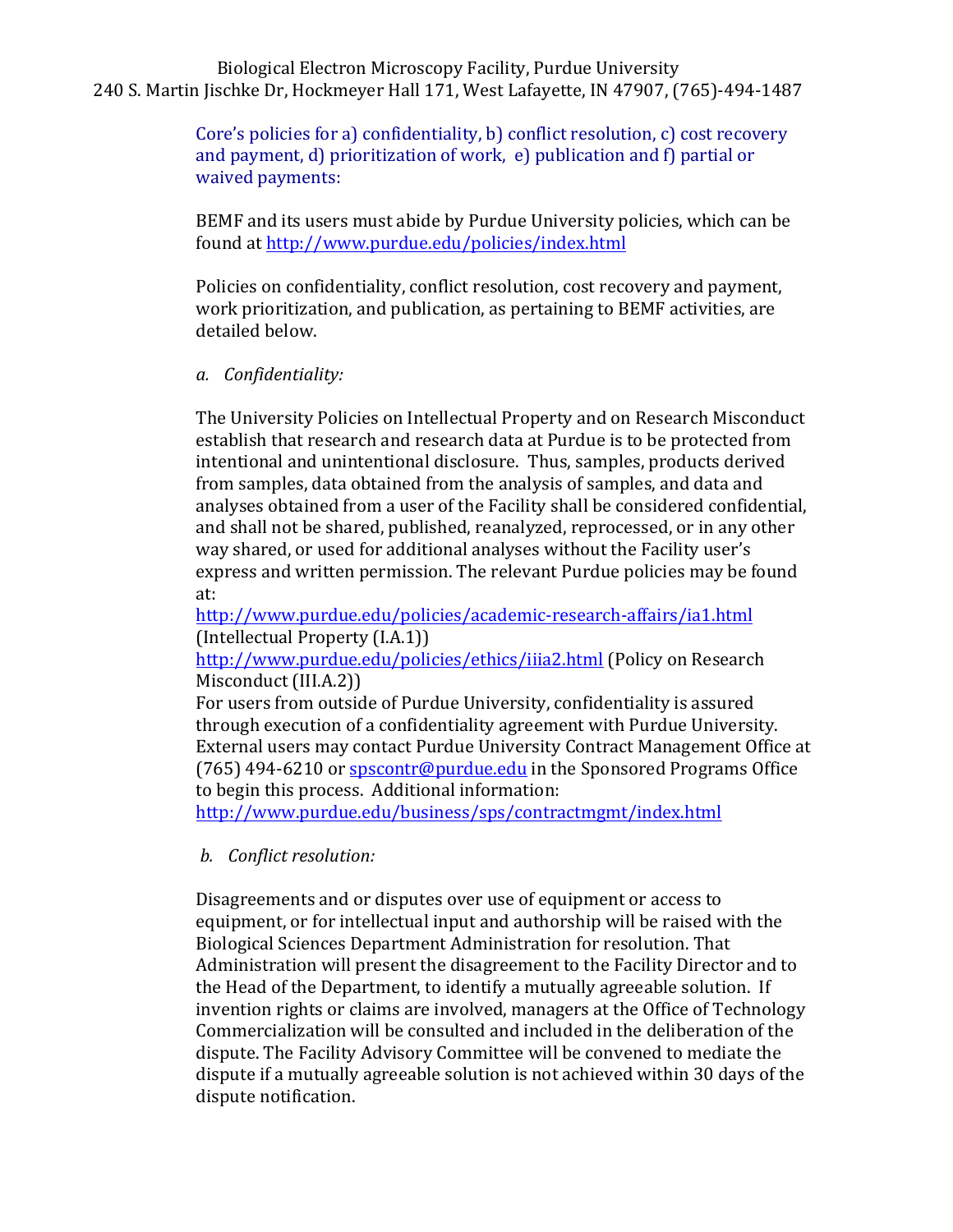# Biological Electron Microscopy Facility, Purdue University 240 S. Martin Jischke Dr, Hockmeyer Hall 171, West Lafayette, IN 47907, (765)-494-1487

With due process and considering all sides in the dispute as presented by the involved parties, the Facility Director, or Advisory Committee, if involved in the dispute, will provide a reasonable and workable solution and will make available resources as possible to act on the recommended solution. If the solution is not accepted by any of the involved investigators, the matter will be referred to the appropriate University authorities, as per University policies, laws and regulations. In this event, all Facility projects that include the involved investigators will be suspended until the dispute is resolved

#### *c. Cost Recovery/Payment Policies*:

BEMF is funded through a university authorized recharge system that includes recovery of expenses for equipment operating time and for activity from the research staff. Billing is linked to the reservation system (see below). Reserved time becomes billable unless cancelled. Cancellations cannot be done retroactively. Minimum billable time is instrument-dependent.

#### *d. Prioritization of work:*

Facility instruments are listed in an on-line reservation system that provides 'first come, first served' access. Users are notified if the requested equipment is unavailable and of limitations for use, etc., in the on-line system. Reservations are monitored by the Facility's staff, which also has the authority to reorganize or cancel reservations to better serve the overall efficiency needs of the Facility and cope with unplanned maintenance issues. Every effort will be made to alert affected users in a timely fashion and to reschedule them to their satisfaction, but this cannot always be guaranteed.

#### *e. Publication:*

Expectations for authorship for Facility personnel will be discussed with initial Facility contact. In general, if there is significant intellectual or organizational effort of Facility personnel to the work described in a manuscript, authorship is warranted and expected. Such effort includes, for example, expert data analysis that is required to support claims in a manuscript or patent. It will be made clear to investigators utilizing the Facility that the recovery of Facility expenses through the Facility cost recovery system does not exclude the possibility for authorship for Facility research personnel. Similarly, authorship does not substitute for payment of Facility expenses for services rendered.

In publications that describe research that took place at the Facility, authors should include a statement acknowledging the use of the Facility: "The author(s) acknowledge the use of Purdue's Biological Electron Microscopy Facility, a facility of the NIH-funded Indiana Clinical & Translational Science Institute."